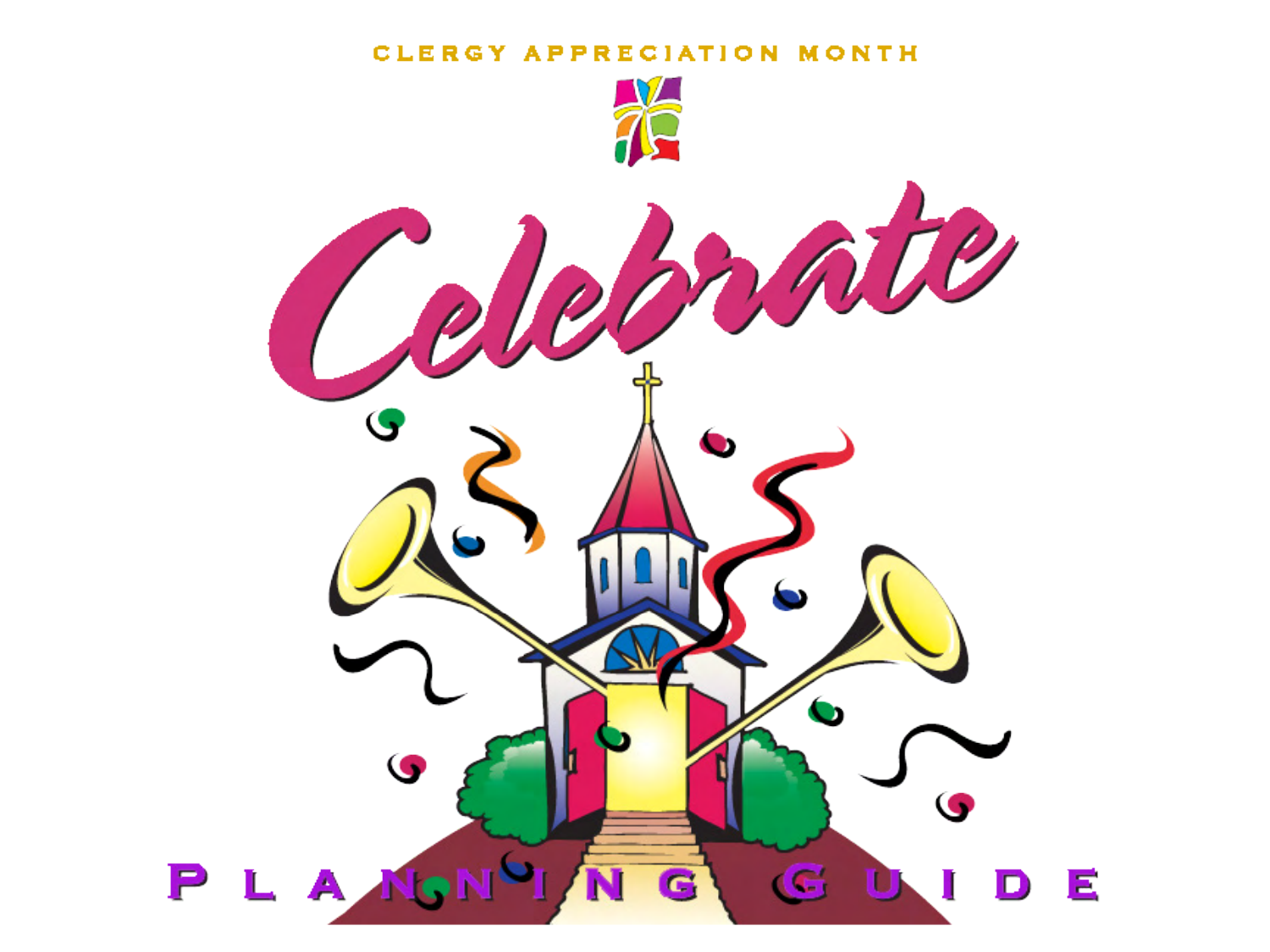



**Editors: Dan Davidson, Julie Locke Production: Carol HubbardDesign: Lauren Swihart Associate Creative Director: Corinne ZeutziusVice President, Pastoral Ministries: H.B. London Jr. President, Focus on the Family: James D. Daly Founder & Chairman of the Board: James C. Dobson, Ph.D.**

#### **Note: For all external links in this guide to work, pop-ups must be allowed by your browser for this site.**

**Copyright © 2005, Focus on the Family. All rights reserved. International copyright secured.** 



#### **Click on title to advance to section**

| Long-Term Care of Your Pastor  11 |
|-----------------------------------|
|                                   |
|                                   |
|                                   |
|                                   |
|                                   |



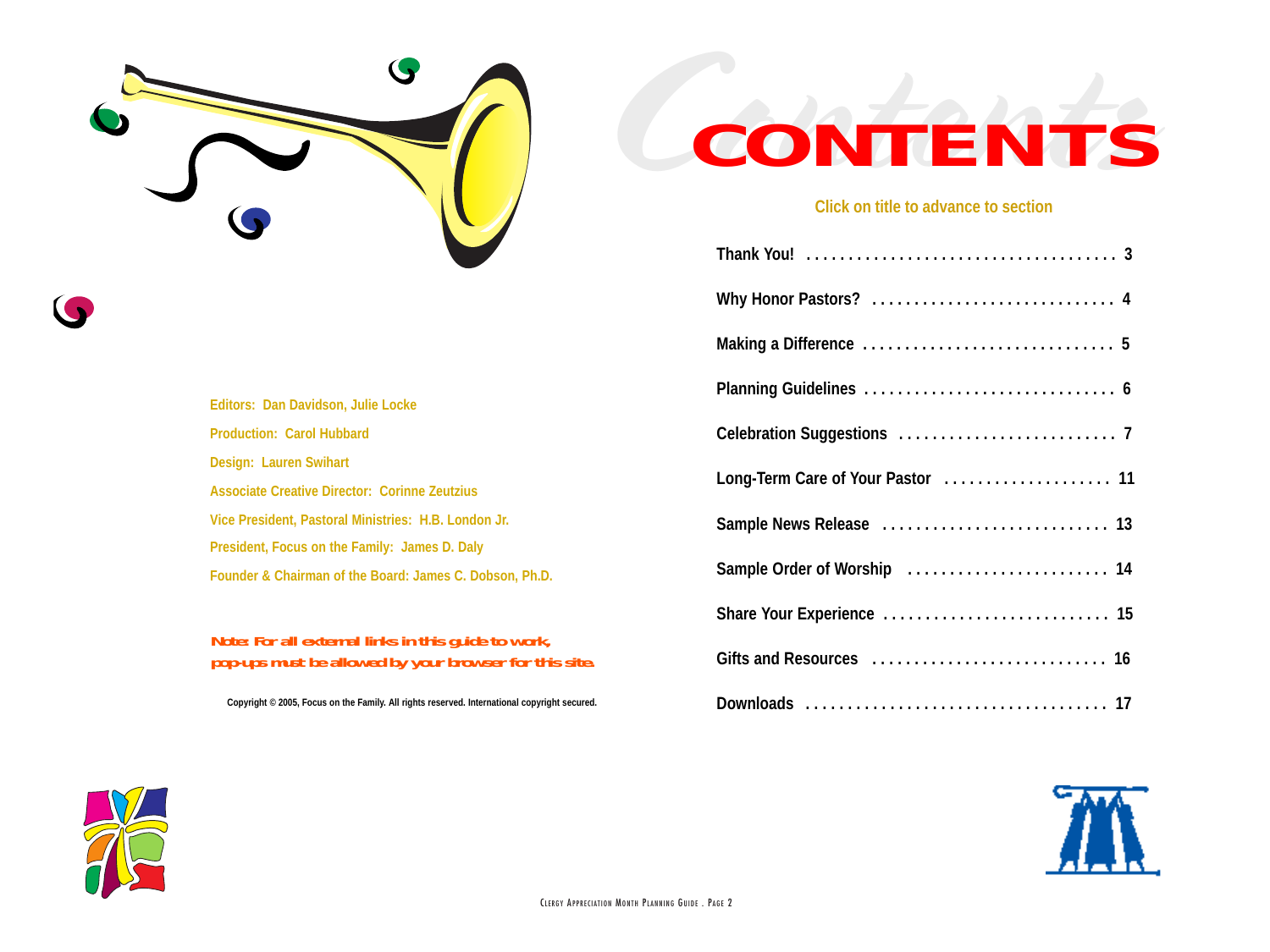<span id="page-2-0"></span>

### *Thank You THANK YOU!*

We are thrilled that you have expressed an interest in the annual celebration of Clergy Appreciation Month in October. In our ministry to pastors and their families, we have found that most members of the clergy feel isolated, insecure and only rarely affirmed. This special event each year presents a great opportunity to say "thank you" to those servants of God who have made a difference in your life.

Focus on the Family is joining with several other pastoral care organizations, denominations, publishers, bookstores, radio stations and church groups to encourage people of faith around the world to say to those in ministry, "You are appreciated and loved!" If possible, we would encourage you to join us in designating your day of worship during the second weekend of October as Clergy Appreciation Day. If that day doesn't work for your congregation, please select another time or service to honor your entire pastoral staff and their families.

The following material is designed to help you with the promotion and implementation of your Clergy Appreciation Month observance. We urge you to begin your plans early since many steps typically require substantial amounts of time. We have even listed a number of suggestions to make your event festive and dynamic. With your imagination, the possibilities are endless!

Focus on the Family will be lending its support in the form of public service announcements airing on your local Christian radio stations and through general news releases to the printed media. Many of our own publications will also encourage your congregation's members to participate in your Clergy Appreciation Month observance.

Thank you for caring for your pastoral staff.

H.B. London Jr.Vice PresidentPastoral Ministries

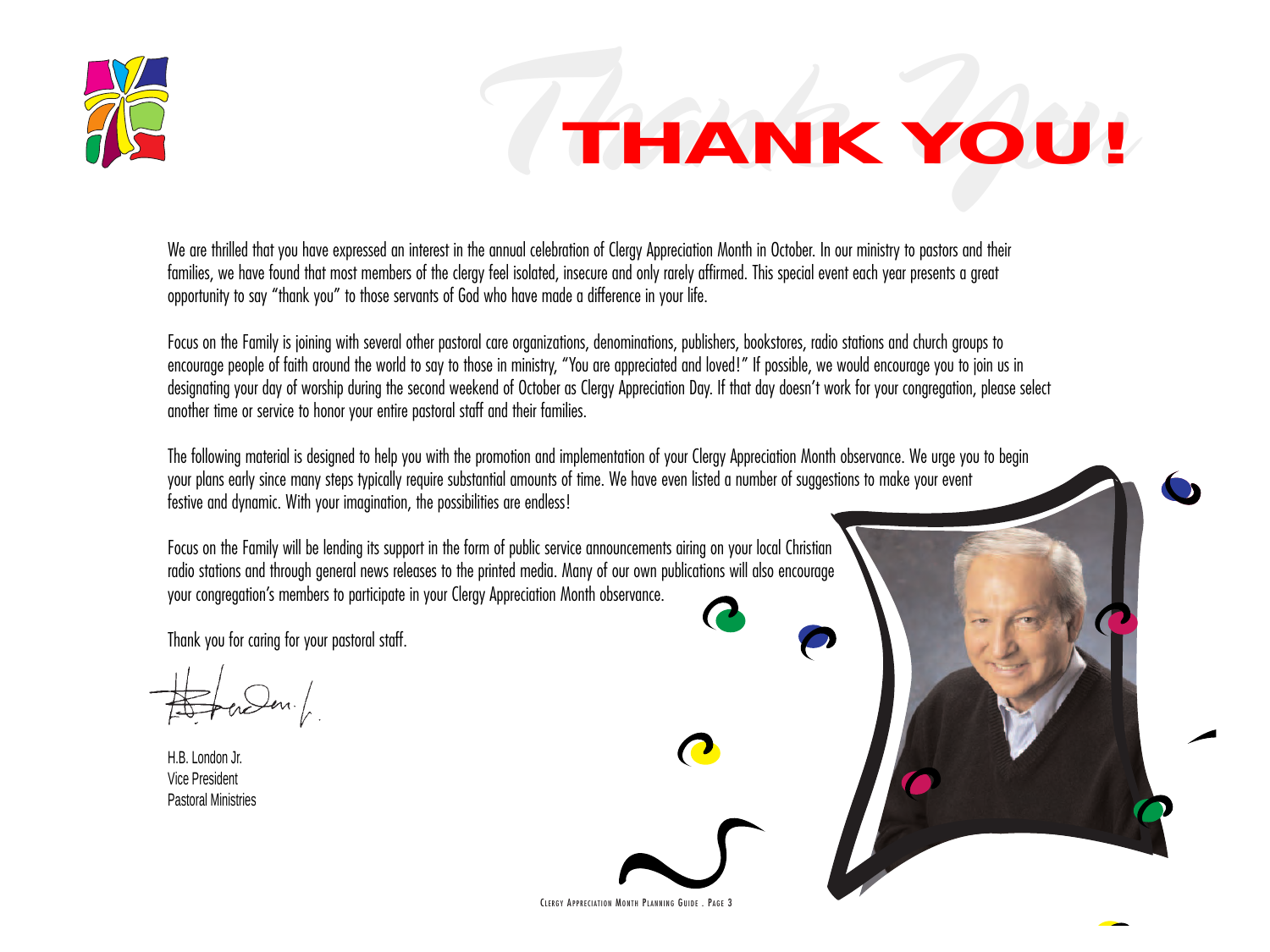### <span id="page-3-0"></span>**WHY HONOR PASTORS?** *WHY HONOR PASTORS?*

Why is it appropriate to set aside a special time each year to give recognition and affirmation to our clergy and their families? How are their needs and circumstances different from those of carpenters, grocers or dentists?

One distinction lies in the nature of the service these leaders provide. God has entrusted to them one of the most precious of assignments—the spiritual well-being of His flock. When a pastor becomes ineffective, the very souls of his or her parishioners are endangered. When eternity is in the balance, we should all be concerned.

Another problem lies in the expectations placed on pastors. Numerous surveys have found that a very high percentage of pastors feel pressure to be the ideal role model of a Christian family—which is impossible, of course. As a result, four out of five pastors feel their families are negatively impacted by unrealistic expectations—whether self-imposed or congregation-imposed—and that ministry is an outright hazard to the health of their families. Indeed, the "pedestal" is not all it's cracked up to be.

As pastors and their families try to please the God who called them to ministry while also trying to meet the expectations of their congregations, one result is dangerous stress. In fact, 75 percent of those surveyed reported experiencing a significant stress-related crisis at least once in their ministry.

Then, of course, there is the "fishbowl" aspect of ministry, whereby the entire lives of pastoral families seem to be on public display. Every private family situation quickly seems to become a congregational or community issue. This anxiety can only be heightened when financial pressures also come to bear, which is common since pastors typically make substantially less each year than their own board members and deacons. Nearly 70 percent of pastoral spouses work outside the home, most often due to financial need.

No one would choose to live life under these conditions unless they felt obliged to a higher, divine directive. Unfortunately, all too often, these are exactly the conditions under which pastoral families serve.

The good news is that we can make a difference! Clergy Appreciation Month is an attempt to counter the negative erosion in the lives of our spiritual leaders with positive affirmation.

**"The elders who direct the affairs of the church well are worthy of double honor,** 

**especially those** 



**whose work is preaching and teaching."**

–1 Timothy 5:17, NIV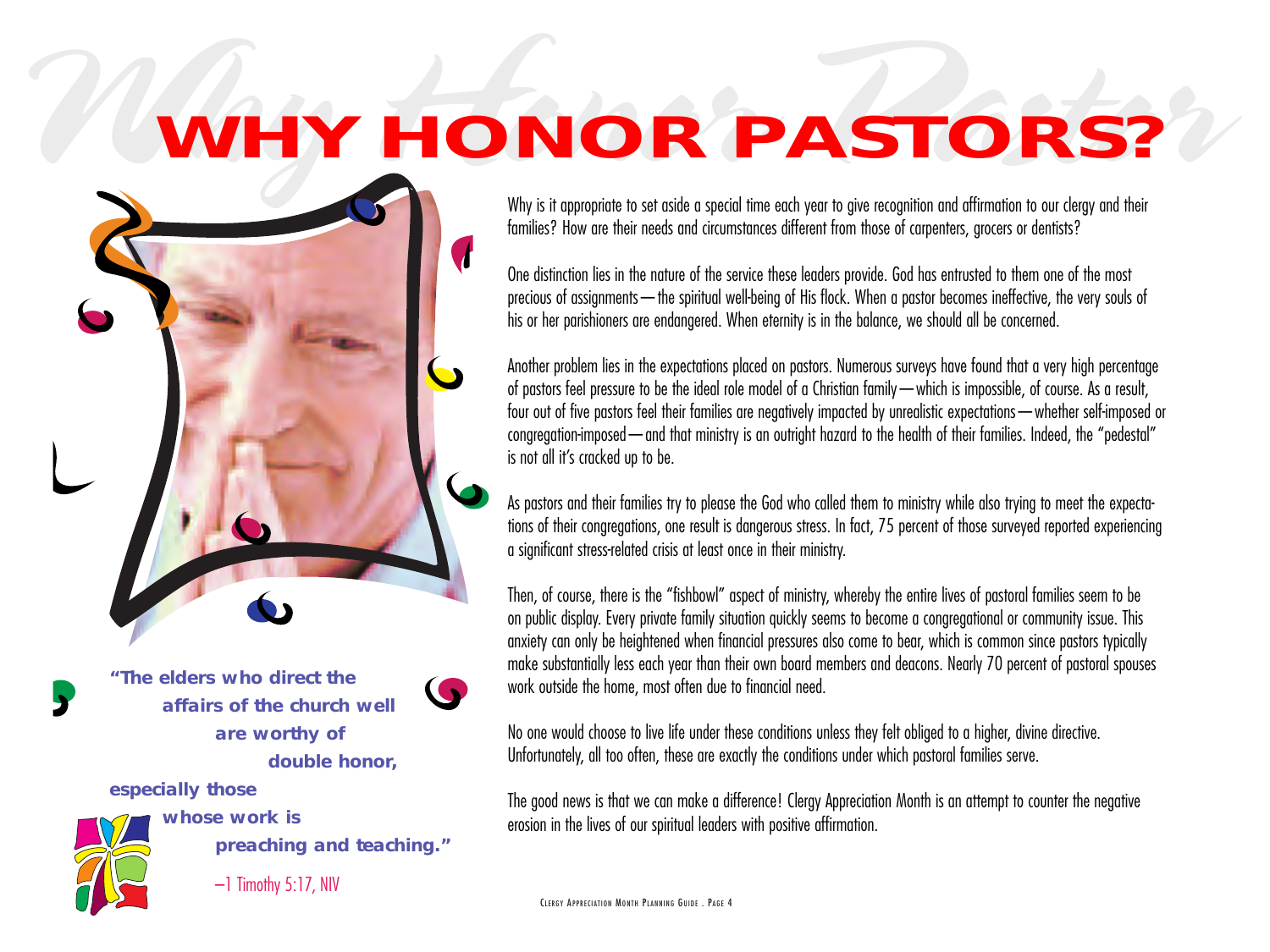### <span id="page-4-0"></span>*Making a Differe MAKING A DIFFERENCE*

#### *Testimonies from past Clergy Appreciation Months:*

"Clergy Appreciation Month has been a great encouragement. Our church does something special every Sunday in October. . . . This was our second CAM here at this church and last year was just as nice as this year. If anyone ever asks, 'Is it really that big of a deal?' let them know that it is! They may never know how much it means to their pastor—but trust me, it will mean a lot! What a blessing!"

#### **— A pastor from Michigan**

"Even we were surprised as a congregation to find that our church was giving our pastor his choice of a car for Clergy Appreciation Month! Last year, our pastor generously gave a large percentage of his own salary toward the funding of our new elementary school building. Blessings definitely come back when the Lord is involved!"

**— A congregation from Tennessee**

"I speak for thousands of pastors across our land. Thank you for encouraging the people of our churches to reflect positively on the ministry of the pastorate."

**— A pastor from Maryland**

"The first Sunday, the elders presented my family with a surround-sound home theater. The second Sunday, following a discussion on our 'team' and working together, we were given coupons to restaurants—from McDonald's for our children to a nice restaurant for my wife and me. The third Sunday, the youth presented my wife with roses for her work as a youth leader. The fourth Sunday, they snuck our extended family into town, put them up at a hotel donated by the owner, and brought them into the worship service as a surprise. Family members gave speeches as well. A lunch was then delivered to our home to feed all the relatives after the worship service. That evening, a carry-in dinner was provided with members of the pulpit committee that had hired me, complete with presentations and a video of our lives. . . . What an incredible month for my family and for the church! Do we ever feel appreciated!"

#### **— A pastoral family from Indiana**

"It was a wonderful time, and I believe that not only was I strengthened and encouraged by all of this, but [our church members] were blessed and encouraged by it, too. There has been such an atmosphere of love and a very positive attitude in our congregation since then. This past year has been tough on our church. . . . We have struggled. . . . This last month helped us get back in focus and on task."

**— A pastor from Texas**

"We feel so unworthy to receive such an outpouring of love and appreciation; but at the same time, it is incredibly satisfying. And so, we press on in Jesus' name!" **—A pastor from Indiana**

 $\left( \right)$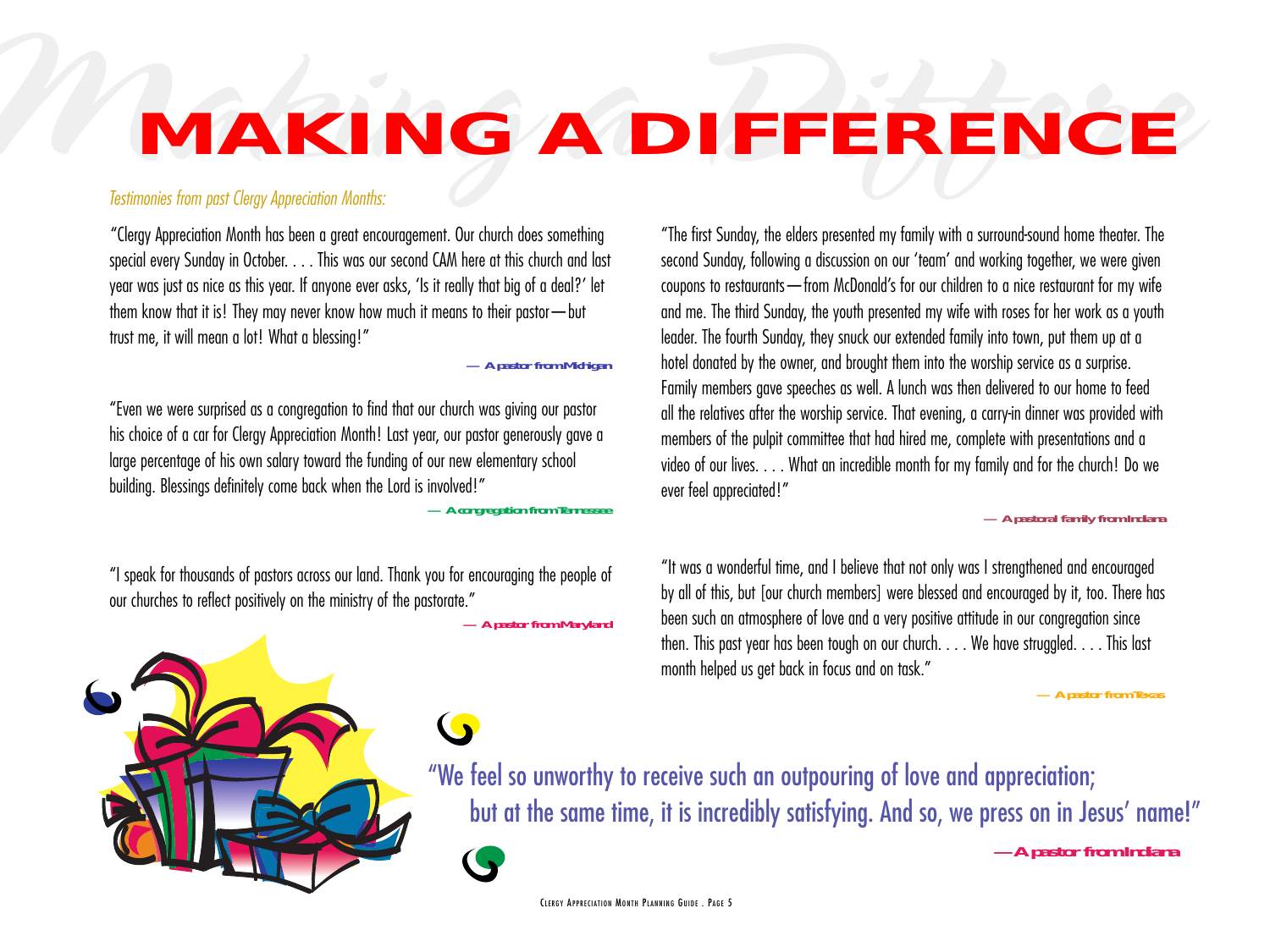## <span id="page-5-0"></span>*PlPLanning Guideline ANNING GUIDELINES*





- **1. Select a CAM planning committee to oversee preparations for this event.** Ideally, the committee should be representative of all members of the congregation (i.e., age, race, gender, church activity), but should remain small enough to be effective and efficient.
- **2. Plan the details.** Your goal is to express appreciation to your entire pastoral staff and their families. List the specific activities you want to undertake to achieve this goal.
- **3. Delegate the responsibilities.** Assign the responsibility for each activity on your list to one person. This person may need to enlist the assistance of others in the congregation, but making one person accountable will improve your results. Also, be sure to involve those under the direct ministry of staff pastors, such as calling on youth group members to help honor a youth pastor.
- **4. Communicate your plans to those in your congregation and community.** Carefully determine the best means to promote your activities and encourage participation.
- **5. Monitor your progress.** Be sure that each responsible person on your planning team reports his or her progress at regular intervals. Avoid a surprise resulting from a last-minute crisis.
- **6. Thank the participants.** Make sure that each person who helped plan, prepare, decorate, serve, lead, entertain, speak, clean up, etc., knows how significant his or her contribution was to the success of your celebration activities.

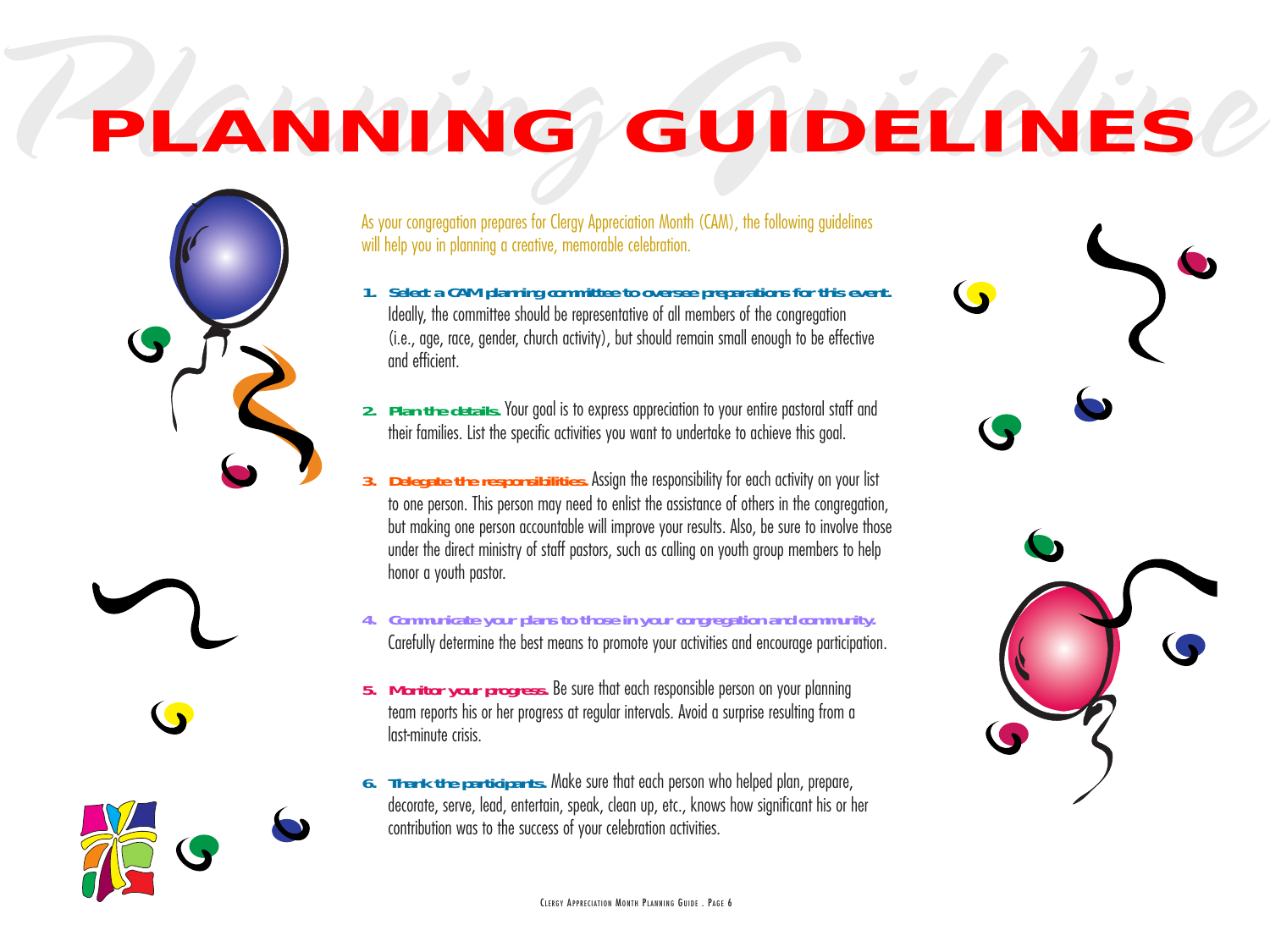<span id="page-6-0"></span>*Celebration Suggest CELEBRATION SUGGESTIONS*

In all of your activities, remember that Clergy Appreciation Month is not about glorifying a man or a woman. It is a biblically consistent opportunity to recognize and encourage those whom God has called to proclaim His message and lead His people (1 Thess. 5:12-13). It is a time when the entire congregation can become unified in celebration of what God is doing in its midst. Perhaps some of the following ideas may work for your congregation or may inspire you to create your own.

**• Determine an appropriate level of involvement for your church.**  For example, a full-scale plan of recognition might include a banquet, a special ceremony during a worship service, special guests or speakers, a church family reunion of present and former members, gifts, plaques, flowers or an open letter of appreciation in the local newspaper. A more casual approach might simply involve a moment of recognition during a morning service.

- **• Team with your local Christian bookstore(s) or radio station(s)** to recognize and honor your pastoral families through activities appropriate to your community.
- **• Host a card shower** at which members and friends present either purchased or homemade greeting cards to each pastor's family. Or, distribute blank thank-you notes among the congregation to be used for expressing appreciation. Encourage those participating in these types of events to be as specific as possible in their praise, revisiting favorite sermons or moments when the pastor's ministry made a difference.
- **• Hold a people-pleasin' pizza party.** Plan an informal time of sharing and caring around lots and lots of pizza and pop. If your pastoral families love pizza, give them certificates to a local pizza parlor to last throughout the year.

**• Contact a local trophy company and order a small plaque for your pastor(s).** A simple inscription might read:

> In Deepest Appreciation of [Pastor's Name] and [His or Her] Family for Unselfish Commitment to the Body of Jesus Christ at [Church Name] Clergy Appreciation Month October [Year]

**• Plan a special appreciation service during your normal worship time(s) on the second weekend of the month.** During this service, use a variety of means to honor your pastor(s). Work closely with your worship leader to make the celebration a very special one. Sing songs of commitment, read Scriptures of dedication and exhortation and include a time of tribute for your pastor(s) that includes representatives of your denomination, your community, your church leadership and others in the congregation. (See the sample order of worship that follows.) This would also be a wonderful opportunity to call those in attendance to a renewed commitment to the church mission and vision. Then ask the pastor(s) to share their dreams and vision for the future of the church, concluding with a laying-on-of-hands ceremony or other time of personal dedication.

**• Plan an evening bonfire celebration** with the theme of church unity. Share the joys and sorrows you have experienced together, especially identifying the role your pastor and his family have played. Make it a time of recommitment and bonding for your entire church family.



"The devil would like us to give up because he tries to convince us that what we're doing doesn't matter. Yet, these times help us see that maybe we are making at least a little difference in people's lives." **—A pastor from Tennessee**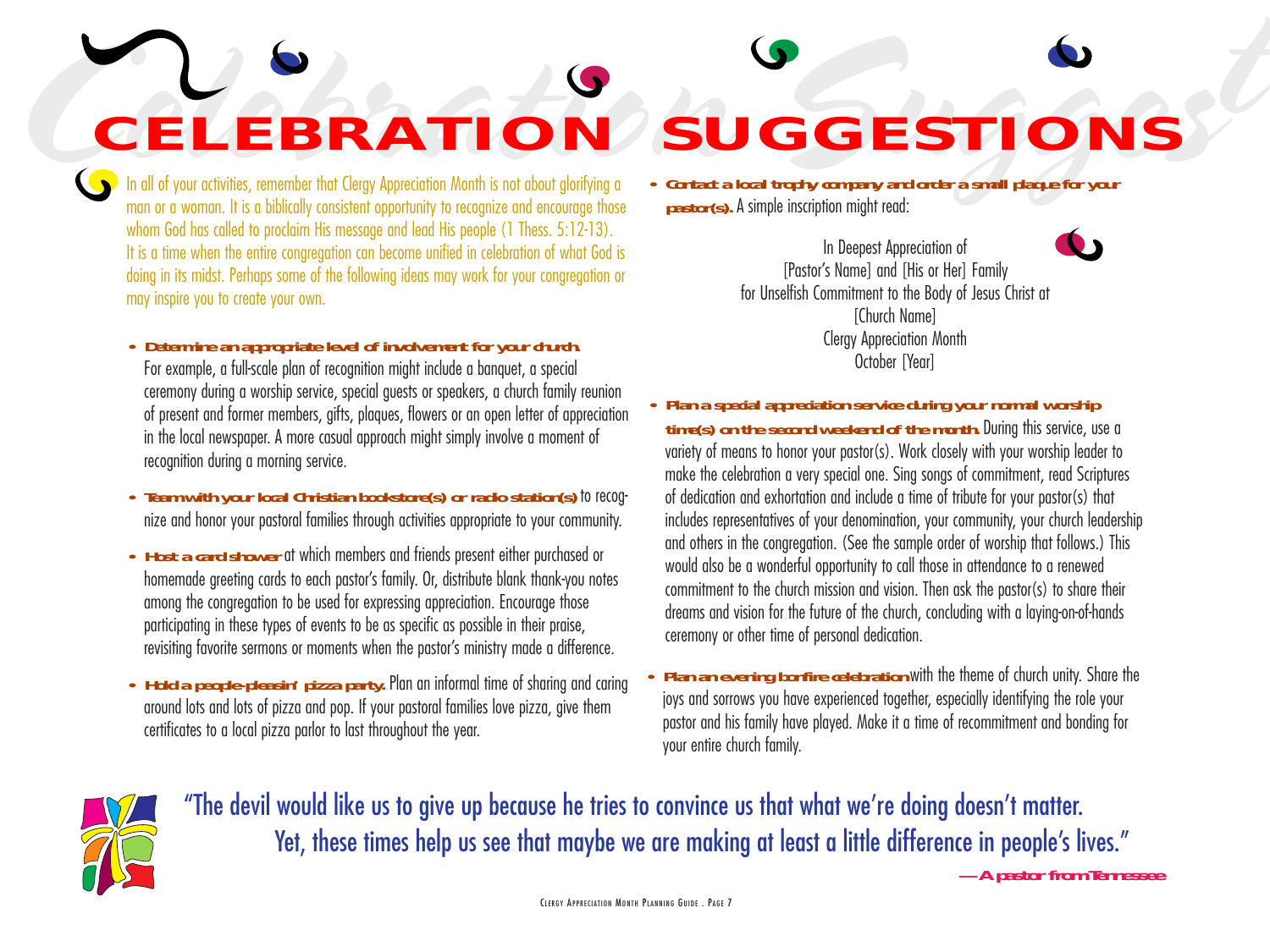

- **Provide a testimony time during a worship service** for those involved in the church's various ministries to share the joy they experience in serving the church. Have them emphasize the satisfaction one receives in using God-given gifts for the benefit of the body. Subsequently, offer training courses on identifying and using spiritual gifts, then encourage members to sign up for the various ministries and service needs that currently exist and that match their gifts, abilities and interests.
- **• Submit an open letter to your local newspaper** to announce to the community your genuine appreciation for your pastoral staff and their families.
- **• Plan a special banquet in honor of your pastor(s).** Have guest speakers and an entertaining program that highlight the accomplishments of the church under the pastor(s)' leadership. Prepare a "This Is Your Life" show or celebrity roast. If such an event is not possible, arrange for several members of the congregation to take the pastoral staff and their families to lunch or dinner.
- **• Invite local dignitaries to participate in the various appreciation events.** Ask them to say a word of gratitude for your pastor and the influence of your church in the community. Invite denominational leaders who oversee your area or district to attend and participate. (You may impress them with the high regard in which you hold your pastor(s).)
- **• Present your pastoral family with a significant gift,** including a card signed by as many people as possible. The cost of such a gift may be covered through your church budget or by asking for special donations. Consider simple gifts (a gift certificate to a local bookstore, restaurant or car wash; a magazine subscription), personal gifts (a new pair of shoes, a new suit or dress, a new set of tires), generous gifts (an all-expense-paid trip to a resort, bed and breakfast or overnight railway trip) or even practical gifts (a personal digital assistant (PDA), a conference or seminar for pastors).
- **• Make banners of appreciation and display them throughout the church property.** Distribute appreciation ribbons, buttons, stickers or T-shirts to every member of the congregation and wear them proudly throughout the month.
- **• Urge the Sunday school and other children's groups to make creative appreciation messages** for the staff using construction paper and bright colors. Have the pastor(s) visit them for their own ceremonies of gratitude. Then decorate staff offices with the children's artwork.
- **• Plant a tree or some shrubs in honor of your pastoral staff.** These can make long-lasting tributes to your clergy, past and present, and can form the basis for future conversations as you talk to your children and grandchildren about the value of their spiritual leaders.
- **• Send a letter to members of the congregation** explaining Clergy Appreciation Month and include offering envelopes for a special love offering.
- **• Set up a "leafless" tree** that can be

decorated with a variety of small gifts for your pastor(s), such as a favorite treat (chocolate chip cookies, candy), hobby items (fishing flies), small envelopes with gift certificates (clothing stores, restaurants, bookstores, haircuts, dry cleaning, etc.) or money.

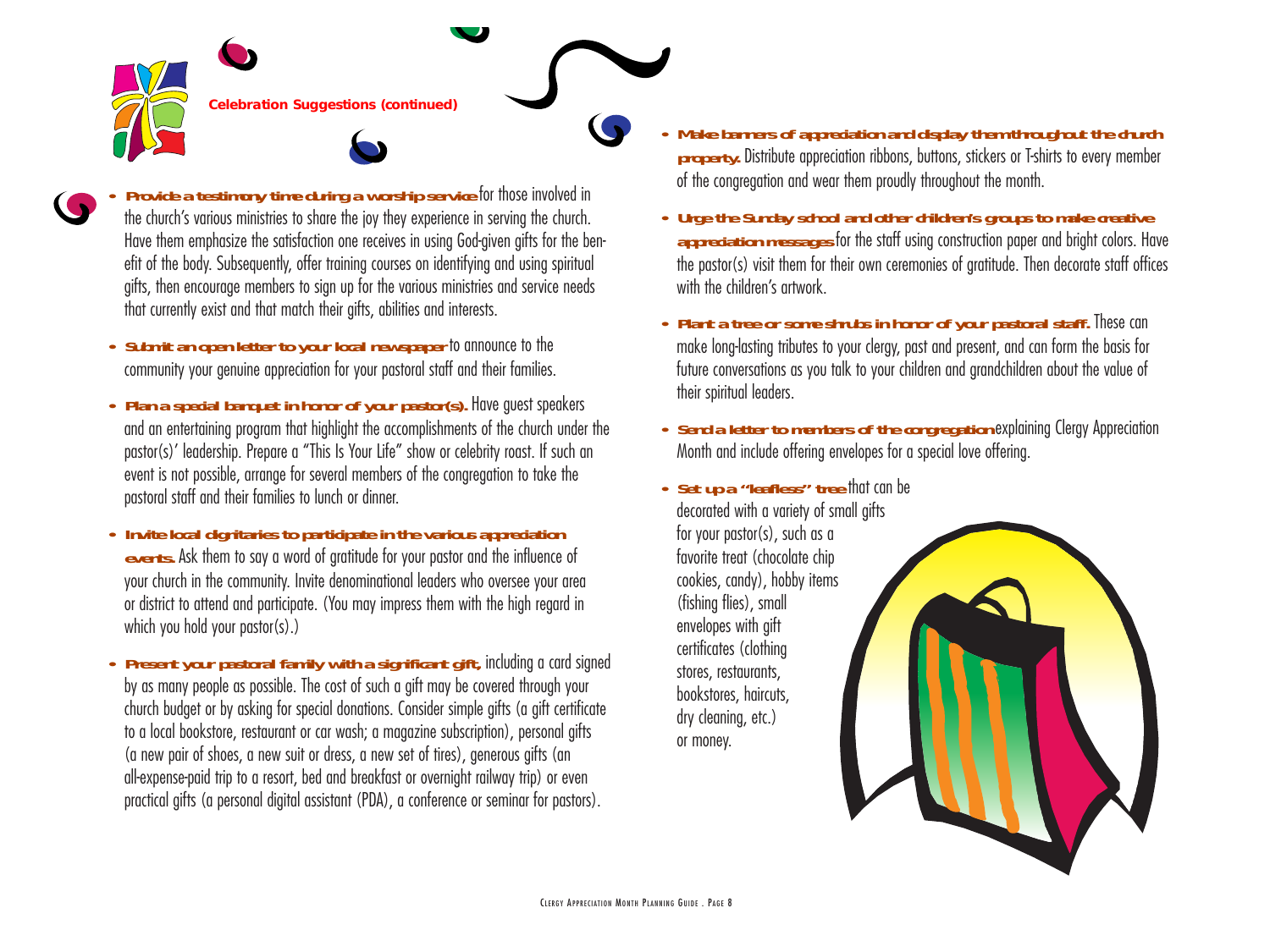



- **• Invite the extended family of your pastor to visit** and assist them by underwriting the cost. Schedule a family portrait sitting or other similar activities.
- **• Play taped audio or video greetings** from special friends, children, fellow ministers and district officials of your pastoral staff at a special service.
- **• Invite a guest speaker to conduct worship** and give your pastor(s) an extra paid day off.
- **• Schedule special prayer sessions** to pray specifically for your pastors and their families. Make this a yearlong commitment, and assign special categories to each month, such as good health for the pastor's family, financial stability, courage and freedom to dream, and the pastor's marriage.



**• Have various congregation members sign up for each day of the month** on which they would assume responsibility for providing some tangible expression of appreciation (meals, handcrafts, small gifts, bouquets of flowers or balloons, personal poetry). This will assure that your pastoral family feels affirmed throughout the entire month.

- **• Use the downloads** included at the end of this document to design special bulletin inserts, posters, invitation letters and other promotional material customized for your church and its pastoral staff.
- **• Design a memorial scrapbook.** Insert photos and other souvenirs of the previous 12 months of your pastoral staff's ministry. Be sure to include lots of pictures of congregation members. You might hire a photographer to capture your Clergy Appreciation Month activities as the fitting conclusion of your scrapbook.
- **• Participate in renovating part of the pastor's home.** There are almost always home improvements that pastors need, but cannot afford or do not have the skill or time to accomplish.
- **• Present each of your pastors with a packet of personal service coupons.** Have members of the congregation pledge to provide services for your pastoral families, such as lawn service, child care, car repairs or catered dinners. You might even pledge to assist with projects around the church campus, such as fixing a sign, repainting the parking lot stripes or teaching the pastor's class one Sunday. And don't forget spiritual tasks, such as a commitment to pray each day for every member of your pastoral families.
- **• Ask business members throughout your community to use a portion of their advertising marquees to extend your congregation's message of appreciation.** A discount for your pastor's family might also be offered by that business during the month of October.
- **• Distribute individual quilt squares to congregation members** and encourage each contributing family to personalize its square. The finished quilt would become a long-lasting reminder of appreciation.
- **• Print bumper stickers** with the message, "We love our pastor(s)!—from the congregation of [Your Church]."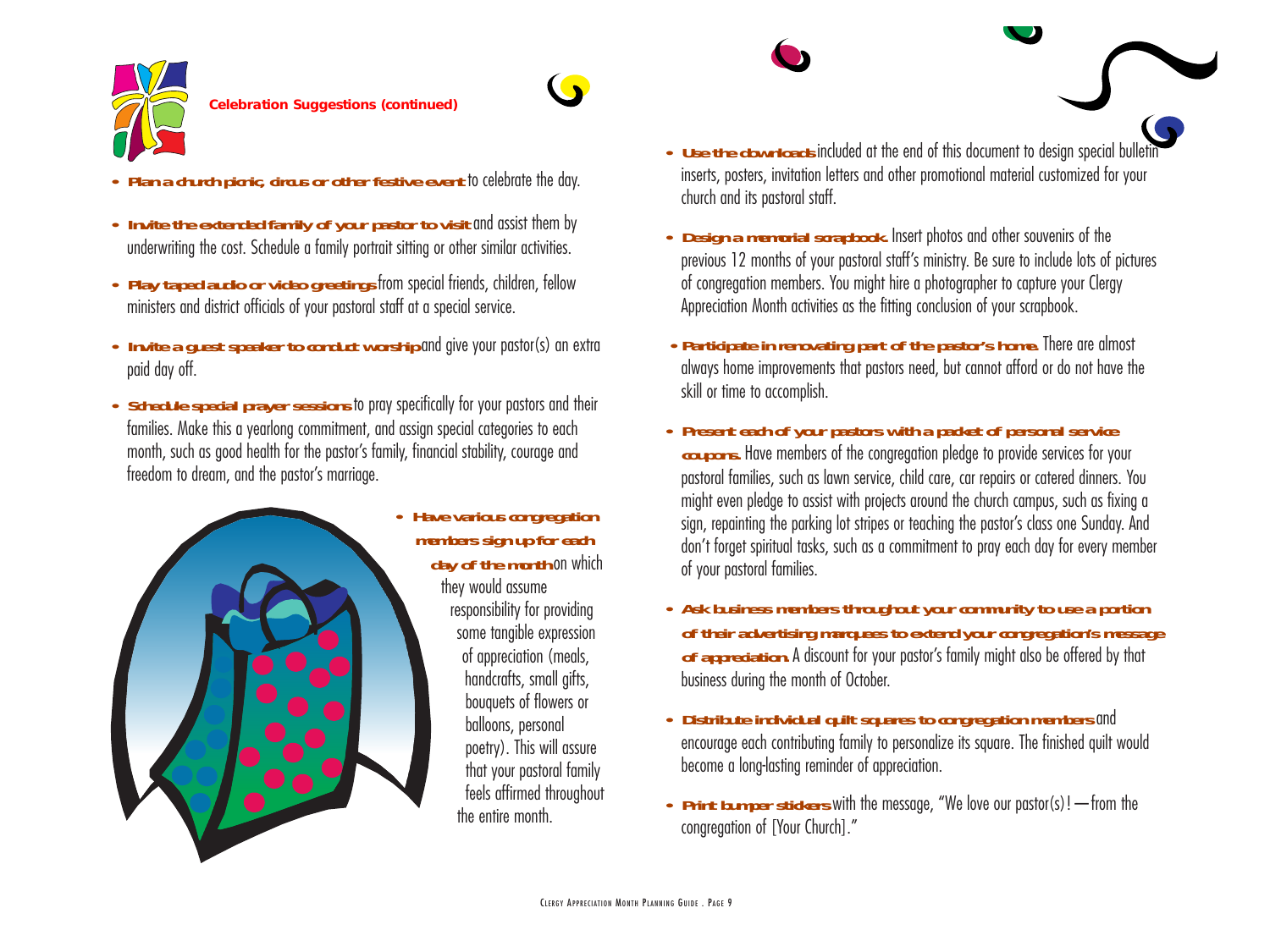



- **• Provide paid time off and travel funds for your pastoral families**  to visit their relatives. Getting away for special holidays or family events can be a memorable time of respite and relaxation.
- **• Give your pastor(s) a cell phone** (for personal use only) and pay for the first year of charges. Or give your pastor a phone card for prepaid long-distance calling.
- **• Provide your pastor's family with upgraded hardware equipment or a software package** for their home computer.
- **• Name something after your pastor(s),** such as a room or banquet hall in the church, a scholarship fund or an annual church picnic.
- **• Improve your pastor's working environment** by upgrading or expanding his office or study, adding bookcases and file cabinets, or replacing out-of-date office equipment and furniture.
- **• Create a pastors' hall of fame** in your church with photos and memorabilia of your present and past ministers.
- **• Film a video scrapbook and tribute** that highlights your pastor's ministry, co-workers and congregation members.
- **• Build a praise puzzle.** Buy a large picture puzzle, assemble it, then have the congregation write personal notes of appreciation on the back in various colors and handwriting. When the messages are complete, disassemble the puzzle and give each family in the congregation a few random pieces with a date when they are to send their pieces to the pastor(s). As the puzzle is gradually assembled, it will surely be a blessing. (This works especially well in a small congregation.)
- **• Plan theme dinners throughout the month at individual homes,** assigning all participating non-host adult members of the congregation to the host homes (along with pastoral staff and their spouses). Each adult couple/individual should bring part of the meal. Plan an intimate time of sharing with the pastoral staff couple, including how each member has been blessed by their ministries.
- **• Give tickets to activities especially enjoyed by your pastoral staff,** such as sporting events, the symphony, a play or dinner theater, a rodeo, a home show or gardening show, an antique auction or antique car show, etc.
- **• Plaster signs on your church vans/buses** that proclaim the message to your community of how much you love your pastoral staff.
- **• Make a paper prayer chain.** On separate strips of colored construction paper, have each family (children included) write down the specific prayer topics concerning their pastor(s) for which they will regularly remember to pray.
- **• Prepare a "Sunshine Jar" for each pastoral family.** Fill a large decorative jar with notes containing favorite Scripture verses and/or encouragement to be read anytime a boost is needed.

Always be looking for new ways to honor and recognize your full pastoral staff and their families throughout the entire year. And don't forget to continually support them through your prayers.

CLERGY APPRECIATION MONTH PLANNING GUIDE . PAGE 10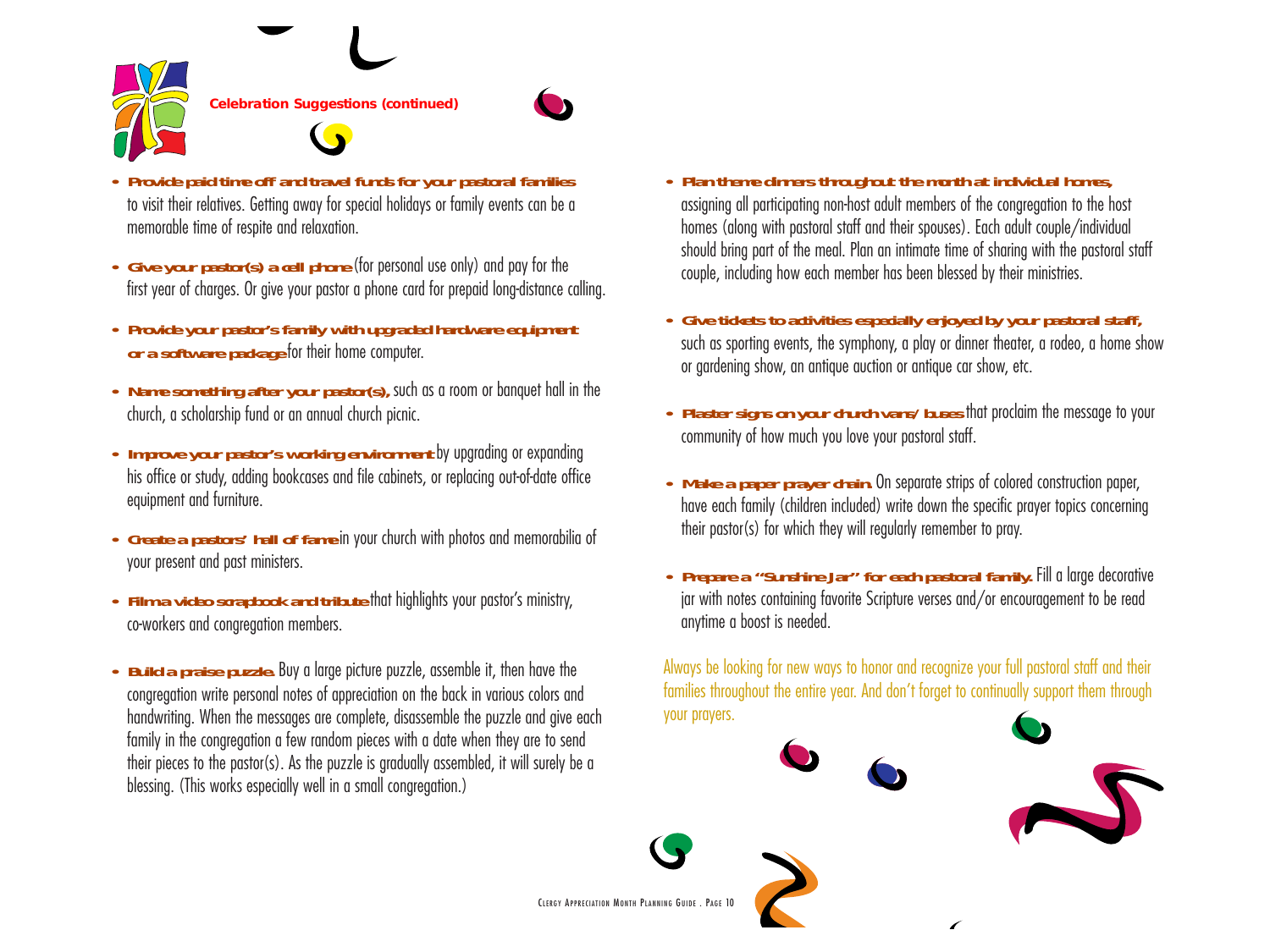### <span id="page-10-0"></span>*LONG – TERM CARE*<br> *OF YOUR PASTOR LONG-TERM CAREOF YOUR PASTOR*

be one of the most enjoyable and unifying times your congregation will experience. But it is also imperative that your appreciation of your pastor(s) not be confined to just one weekend or one month. It needs to occur throughout the entire year. In fact, it needs to be present throughout their entire ministry with your church.

There are a number of long-term ways your congregation can show its love and appreciation for your pastor(s) and demonstrate its respect for their divine calling among you. Here are a few very important things your church can do to provide the ongoing care God expects from you:

- **1. Establish a pastoral care team.**Select a handful of people from your congregation who will be charged with overseeing the welfare of your pastor and family. They will be their advocates. As such, they will regularly monitor their physical, mental, emotional and spiritual well-being; offer suggestions to congregational leaders that would improve their living conditions; represent the pastor's interests in any discussions on such matters; and ensure that the following entitlements are properly available.
- **2. Provide fair and adequate salary, compensation and retirement benefits.** The Bible says, "The worker deserves his wages" (Luke 10:7, NIV). A pastor should be compensated on a par with the people being served and other ministers in the same community. Leadership in every church should be more concerned about the physical and fiscal well-being of the pastor than nearly any other area. The quality of such care is a reflection upon you as a congregation and a witness to your community of Christ's love in action. Recognize your pastor as a uniquely trained professional with related education loans to repay, family-raising needs and expenses similar to your own, and a right to a comfortable retirement. Make this support a priority. Review it and adjust it regularly. Give your pastor the freedom to minister instead of worry.
- **3. Allow time off for professional development.** Encourage your pastor to continually challenge and improve himself/herself by underwriting his/her participation in spiritual retreats, conferences, denominational functions and continuing education each year. Every church will be better served if its leader is filled with new insights and motivation.



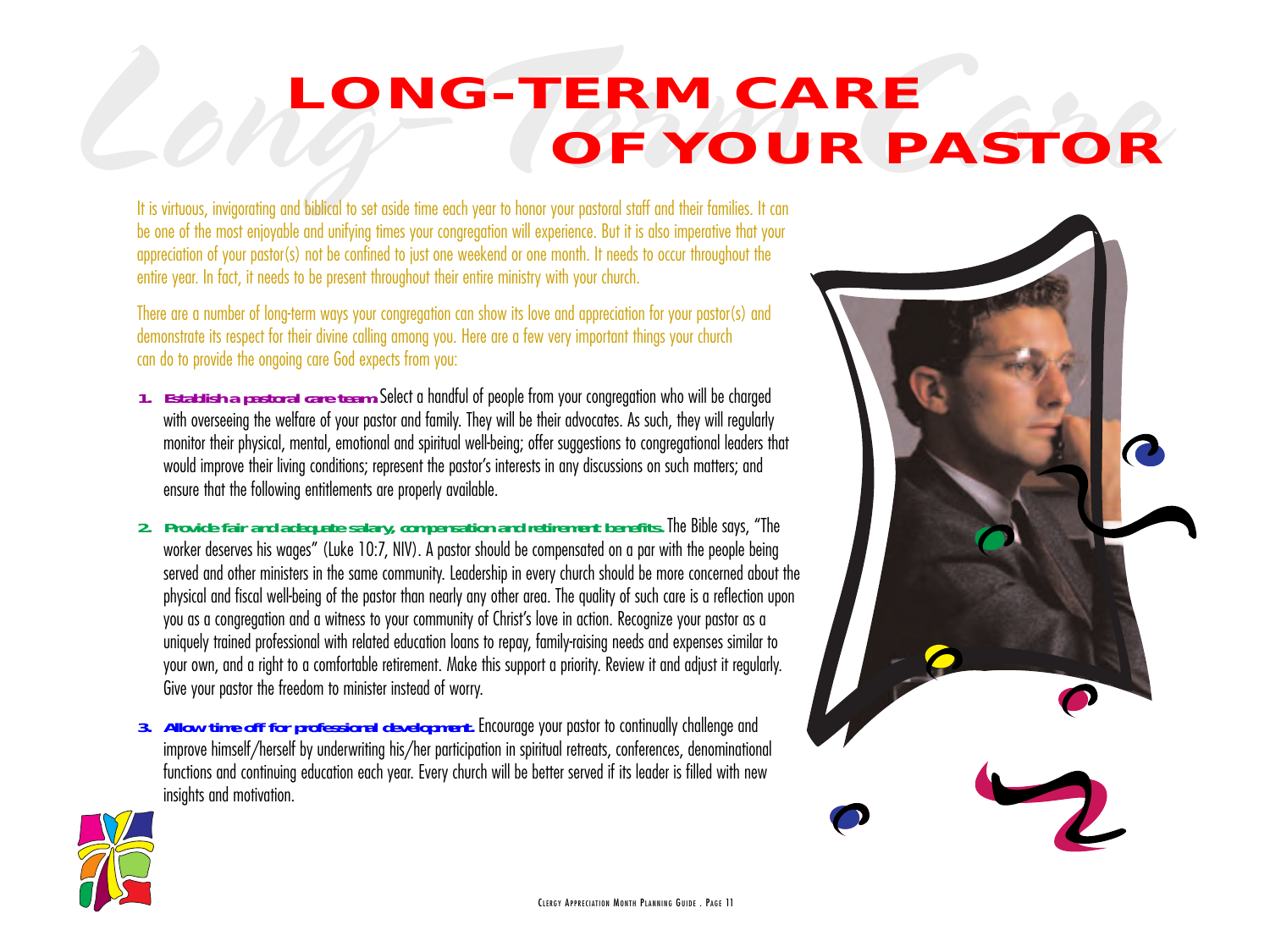

**Long-Term Care (continued)**

#### **4. Allow time off for relaxationand restoration.**

All pastors need time away with their families, as well as time alone with God.Give your pastor at least one or two days off each week, and respect his or her privacy during those days. Set boundaries and make sure the members of the congregation respect them. Grant your pastor adequate

vacation days, based on the total number of years in full-time ministry, not tenure at your church. Also, give time off (replacement days) for holidays worked, and allow guilt-free time away for personal matters or bereavement.

- **5. Give freedom to dream and permission to lead.** Be open to new ideas. Your pastor has access to resources and new concepts from the world's greatest religious leaders. That means he/she will probably come to you with ideas and dreams for your congregation that may at first seem a bit grandiose or unrealistic. But stay open. Dreams are fragile. Work to keep your pastor dreaming and alive. Don't be afraid to let him/her fail occasionally. Follow his/her leadership rather than presenting constant opposition. Allow and expect him/her to speak out honestly against sin and injustice. Let the Holy Spirit work.
- **6. Be willing to participate enthusiastically in shared ministry.** The most exhilarating moment a pastor can experience is to have a layperson say, "Pastor, I really want to make a difference in my world for Christ. I want to put on the whole armor of God and enter the fray. Will you help me? Will you train me? Will you pray for me?" Join your pastor in God's ministry.
- **7. Support your pastor with regular prayer, love and encouragement.** These are the most important things a church member can provide for a pastor. Prayer empowers pastors to be the people God called them to be. It is difficult to pray for someone and be critical at the same time. Love your pastor(s) as Jesus loves them, and show it through regular, tangible acts of encouragement (such as simple cards or notes) all year long.
- **8. Create an atmosphere that minimizes ministry stress and unrealistic expectations.** Cherish your minister's Christlike character as a priceless asset for your church. Avoid grumbling, poisonous humor or a negative spirit. Be loyal. Come alongside him or her to facilitate personal renewal and restoration. Keep him/her accountable in avoiding an excessive schedule and maintaining healthy priorities.

#### **9. Care for your pastor's family.**

Don't expect pastoral families to be any more perfect than your own. Recognize that every family is unique and eliminate unrealistic expectations. Encourage your pastor to make family a priority (even above ministry to you) and to give it the time, energy and effort required to keep it healthy. Recognize the tremendous sacrifices he/she makes on your behalf and offer massive affection and affirmation. Provide for their comfort, needs and preferences. Don't cut corners.

**10. Support pastoral caregiving ministries.** Pastors do burn out. Even though you do everything within your power to care for them, statistics show that your pastor or his/her

family may some day need unique caregiving assistance.

There is no shame in it, neither for you nor them. Facilitate such care by financially supporting one of the special ministries or denominational programs that offer assistance to pastors and their families. If and when it becomes necessary, cover any costs associated with renewing your pastor to full strength and restoring his/her ministry.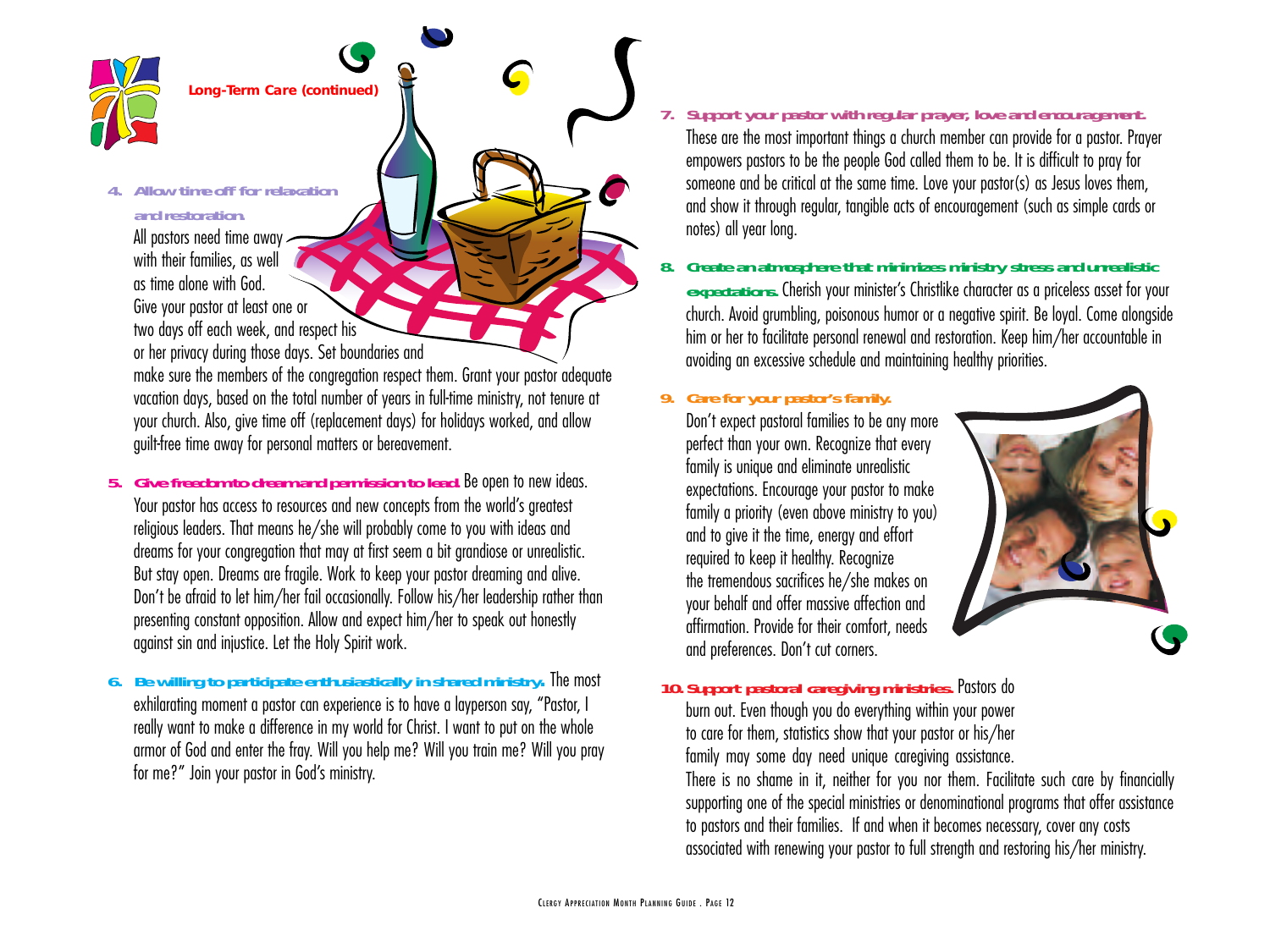# <span id="page-12-0"></span>*News Release SAMPLE NEWS RELEASE*

Use the following format to create a news release for publication in your local newspaper to let your community know how much you appreciate your pastoral staff and their families.

#### **NEWS RELEASE**

*[Contact person's name and phone number]*



*[Your city, your state]* — October is Clergy Appreciation Month, and on *[celebration date], [church name]* will honor *[pastor(s) name(s)]* for *[his, her or their]* tireless commitment to *[his, her or their]* congregation and community.

*[Provide paragraph(s) detailing years of service, outstanding accomplishments and family members for each pastor.]*

We invite you to attend this special Clergy Appreciation Month celebration on *[date]* at *[time(s)]* and join us in thanking *[pastor(s) name(s)]* for *[his, her or their]* sacrificial dedication, spiritual teaching and wise counsel.

Clergy Appreciation Month is an annual effort that seeks to acknowledge the tremendous contribution of—and pressures facing—religious leaders around the world.

"Thank you for promoting Clergy Appreciation Month, for explaining its necessity and for providing ideas on how to pull it off. All I had to do was manipulate the ideas from your planning guide into a form that would suit us." **—A church member in New Jersey**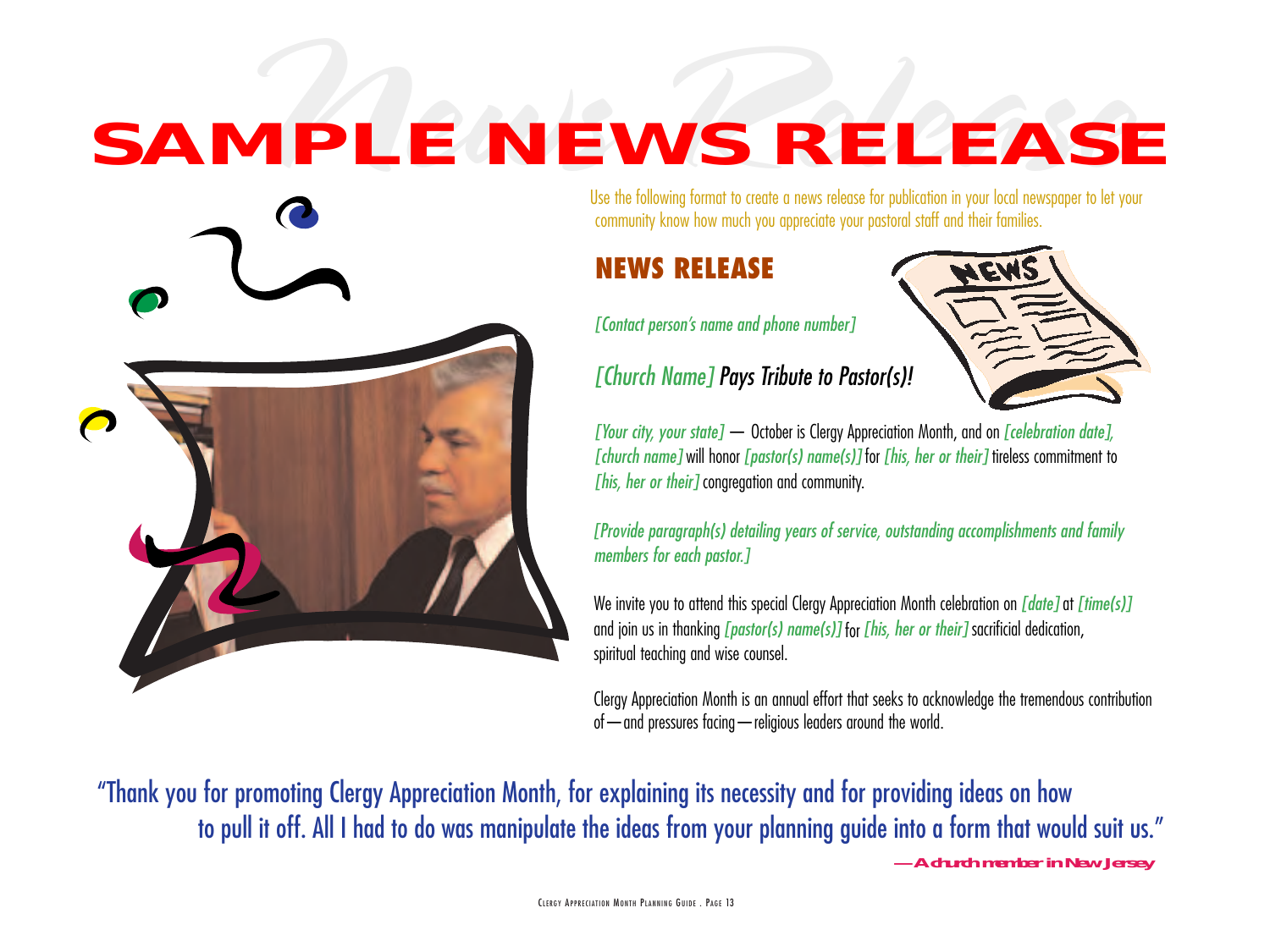### <span id="page-13-0"></span>SAMPLE ORDER OF WORSHIP *SAMPLE ORDER OF WORSHIP*

- **•** Call to Worship
- **•** Greetings and Welcome to Clergy Appreciation Month Service
- **•** Congregational Hymn or Worship Chorus
- **•** Responsive Reading
- **•** Inspirational Singing and Praise
- **•** Scripture Reading
- **•** Prayer for Unity of the Church
- **•** Introduction of Pastors and Their Families
- **•** Tribute #1 (from a young person)
- **•** Tribute #2 (from a single adult)
- **•** Special Song or Choir Selection
- **•** Tribute #3 (from a married couple with a family)
- Tribute #4 (from a senior citizen)
- **•** Special Music
- **•** Sermon (a 10-minute challenge from a layman to the congregation)
- **•** Pastoral Responses
- **•** Prayer for Pastors and Their Families
- **•** Presentations to Pastors
- **•** Benediction
- **•** Closing Hymn

(This suggested order of worship can be altered to fit your congregation's worship style and format.)

"My heart was overwhelmed with the tenderness shown." **— A minister of music**





"We've been spurred on to love and good deeds." **—A pastor in Kansas**

CLERGY APPRECIATION MONTH PLANNING GUIDE . PAGE 14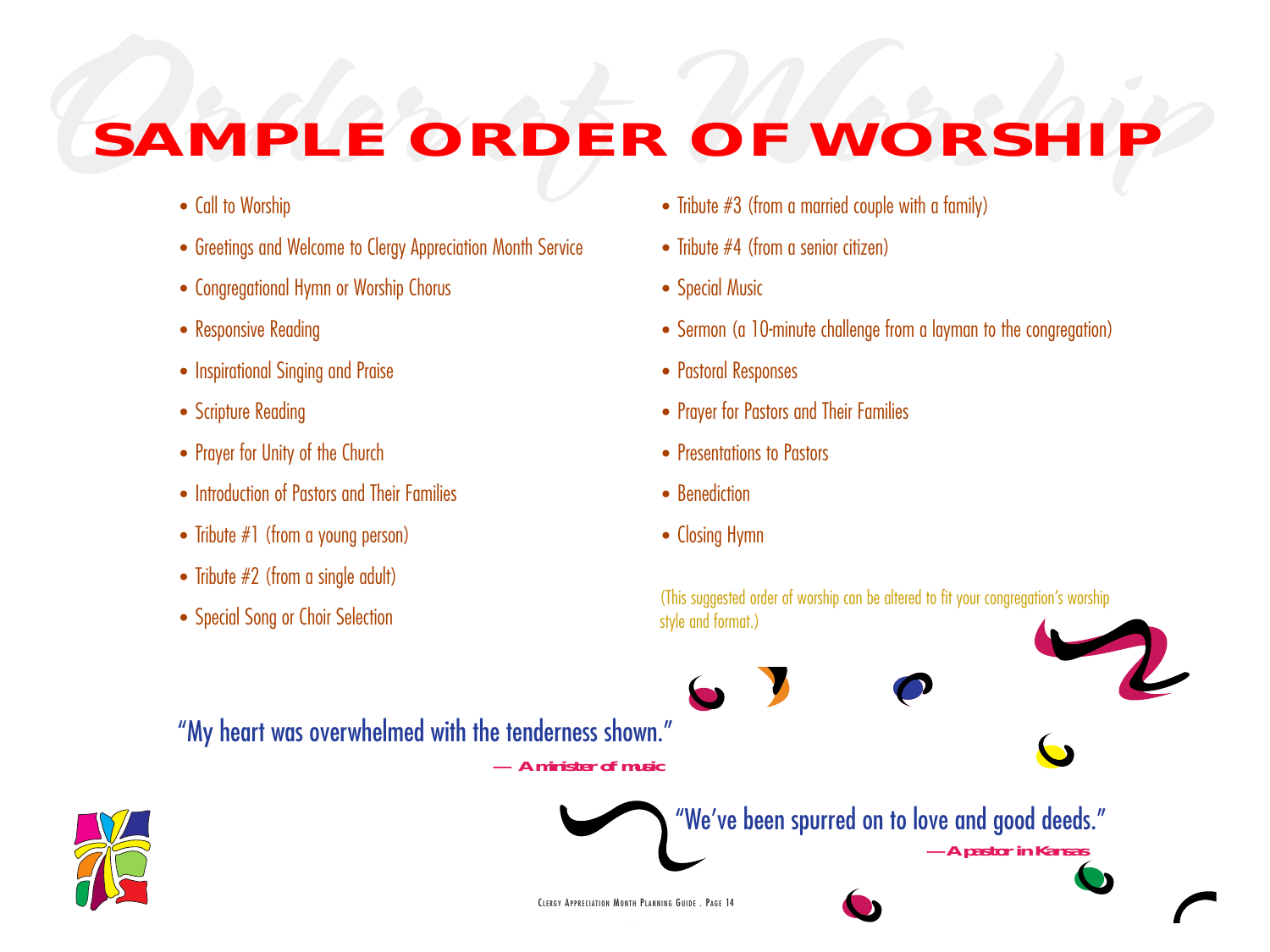### <span id="page-14-0"></span>*Share Your Exper SHARE YOUR EXPERIENCE*



We want to hear about your Clergy Appreciation Month activities and celebrations, and especially how they impacted your pastor(s), their families and your congregation.

| Write us at:     | <b>Pastoral Ministries</b><br><b>Focus on the Family</b><br>Colorado Springs, CO 80995-7001 |
|------------------|---------------------------------------------------------------------------------------------|
| or online at:    | www.parsonage.org/forms/testimony.cfm                                                       |
| or fax us at:    | $(719)$ 531-3347                                                                            |
| or e-mail us at: | pastors@family.org                                                                          |

If you are willing to allow Focus on the Family to use your testimony in future promotions of Clergy Appreciation Month, please specifically grant that permission in your message.

"You soon discovered ways in which you touched lives that you had no idea about. Just realizing that you have made a difference in someone's life is appreciation enough by itself." **—A pastor from Wisconsin**

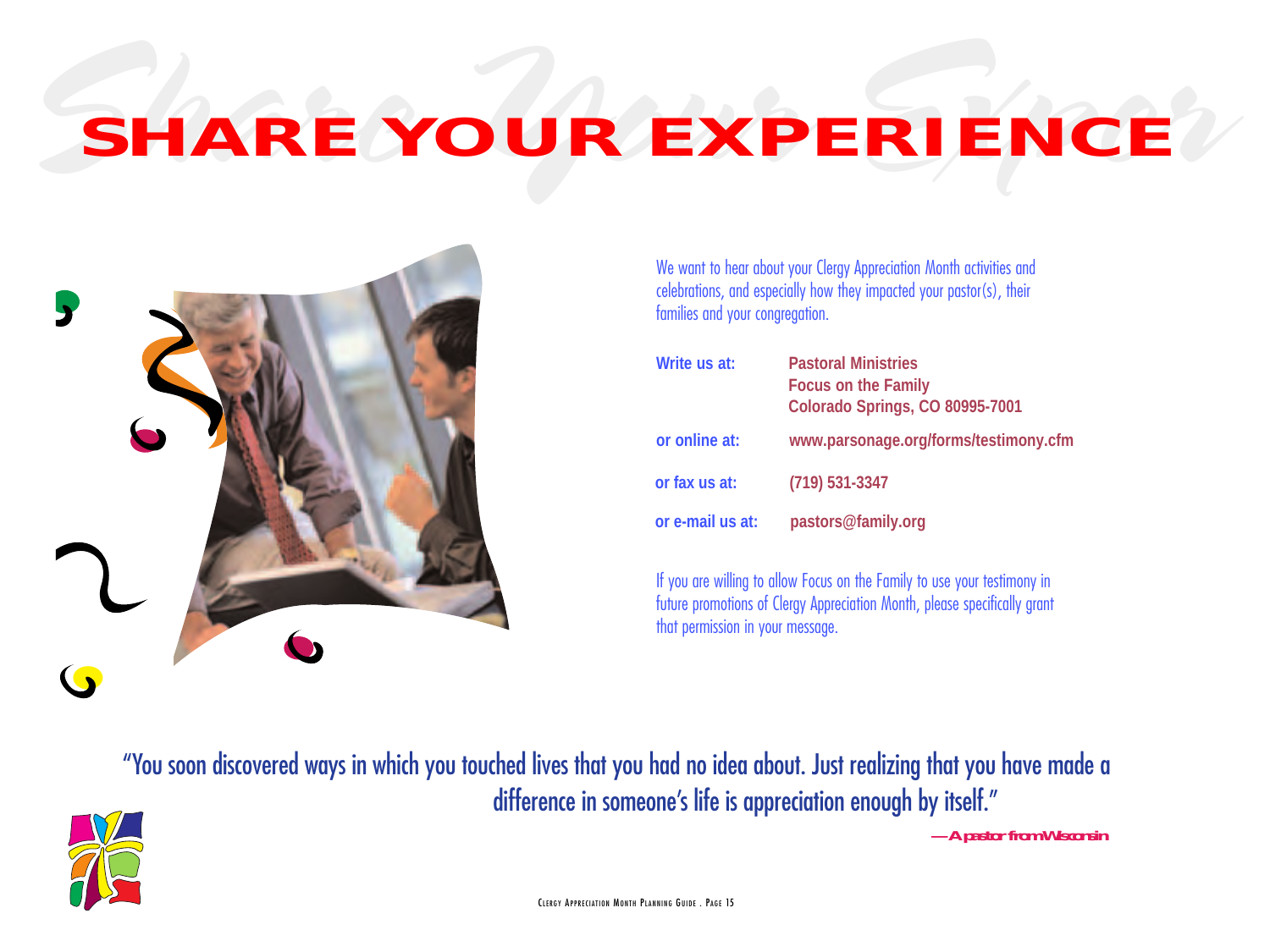# <span id="page-15-0"></span> $\boldsymbol{GIFTS}$   $\boldsymbol{AND}$   $\boldsymbol{RESOURCES}$ <br>The following gifts and resources are available from Focus on the Family  $_{\text{by writing to Focous on the Family} }$  (Clorado Springs, CO 80995

or by calling (800) A-FAMILY (232-6459).

**Please mention source code PIZZXGDE with your request.**







#### **Inspire Pastors Throughout the Year**

Request a *Pastor to Pastor Alert* subscription for your pastor. Every other month, he'll receive an e-mail alert that a new edition of *Pastor to Pastor* is available online consisting of compelling interviews with Christian leaders on a variety of topics — all designed to uplift and strengthen those in ministry.

**Pastor to Pastor Alert** c(complimentary subscription) Visit **www.parsonage.org** and click on the *Pastor to Pastor* link. Then follow the instructions to sign up for the *Alert*.

#### **Give the Latest in Current Events!**

Provide your pastoral staff with a *Pastor's Weekly Briefing* complimentary e-mail subscription. It's an essential weekly report with up-to-the-minute news bulletins showing how the family and the church are being affected — and how your congregation can make a difference!

**Pastor's Weekly Briefing** (complimentary e-mail subscription) Visit **www.parsonage.org**, click on the *Pastor's Weekly Briefing* link and provide the requested information.



#### **Help for Pastors From Pastors**

Everyone needs someone to confide in — even pastors. Here's real pastor-to-pastor help on today's hot-button issues. Completely rewritten, it includes updated statistics and interviews with contemporary pastoral leaders. Give your pastor some much-needed support through this great book! **Pastors at Greater Risk** (hardcover & paperback)